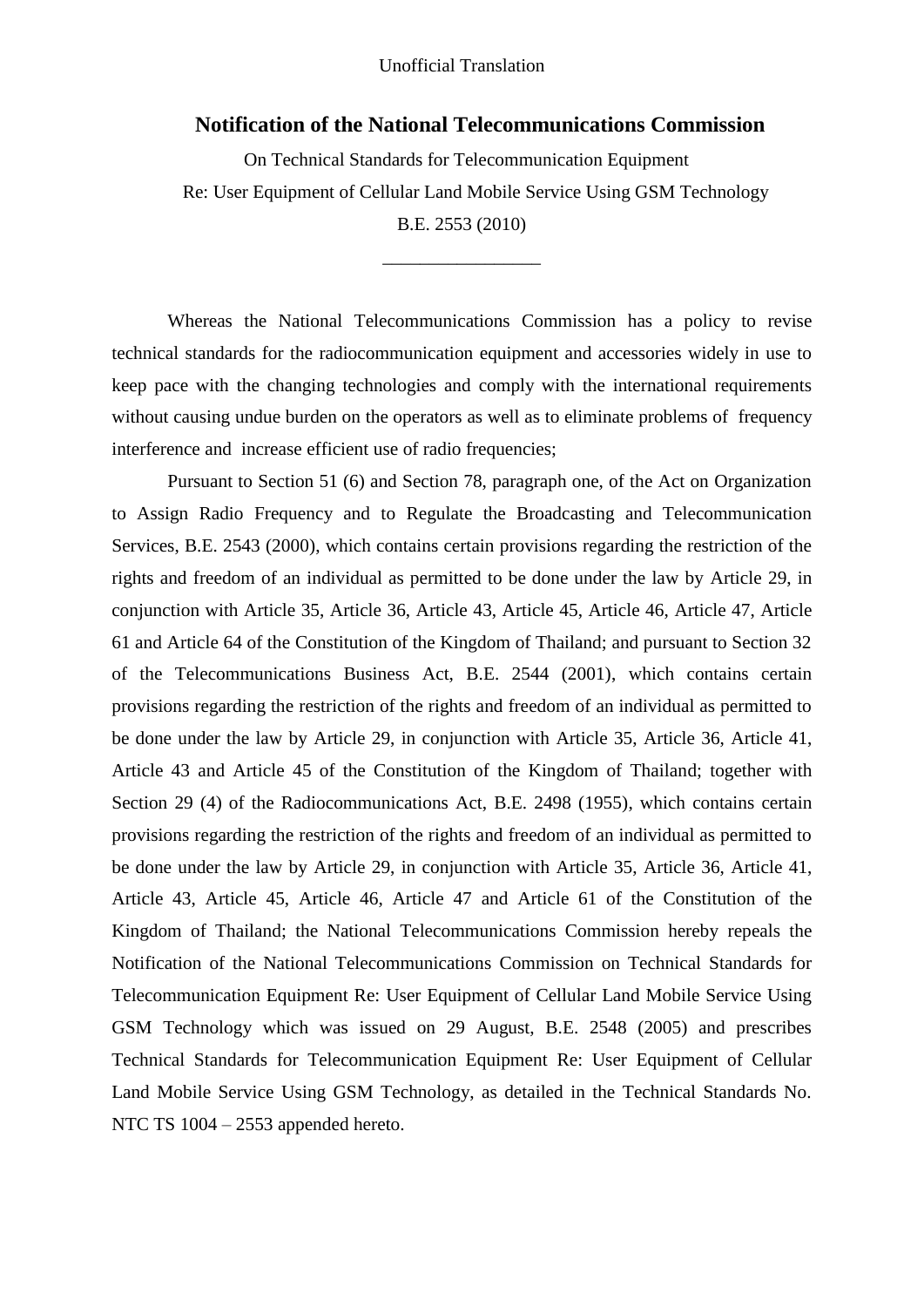#### Unofficial Translation

This Notification shall come into force as from the day following the date of its publication in the Government Gazette.

> Announced on the  $7<sup>th</sup>$  day of May B.E. 2553 (2010) Professor Prasit Prapinmongkolkarn Chairman of the National Telecommunications Commission

This English version is prepared by International Organizations Bureau with the sole purpose of facilitating the comprehension of foreign participants in the telecommunication rules and regulations and shall not in any event be construed or interpreted as having effect in substitution for or supplementary to the Thai version thereof.

Please note that the translation has not been subjected to an official review by the Office of the National Telecommunications Commission. The Office of NTC, accordingly, cannot undertake any responsibility for its accuracy, nor be held liable for any loss or damages arising out of or in connection with its use.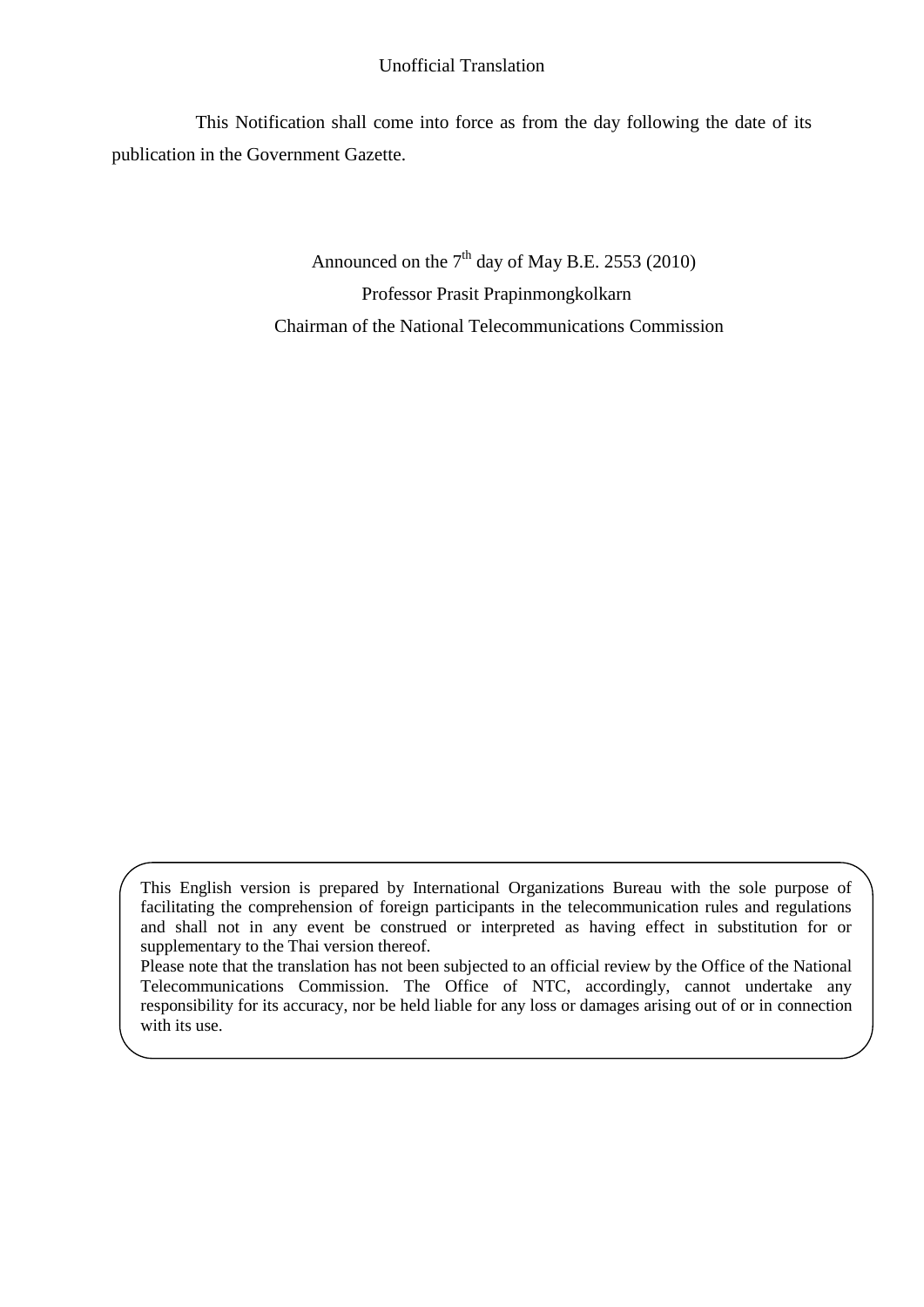

# **Technical Standards for Telecommunication Equipment NTC TS 1004 - 2553**

**User Equipment of Cellular Land Mobile Service Using GSM Technology**

**Office of the National Telecommunications Commission 87 Phahon Yothin 8 Road, Samsennai, Phayathai, Bangkok 10400 Tel. 0 2271 0151-60 Website: [www.ntc.or.th](http://www.ntc.or.th/)**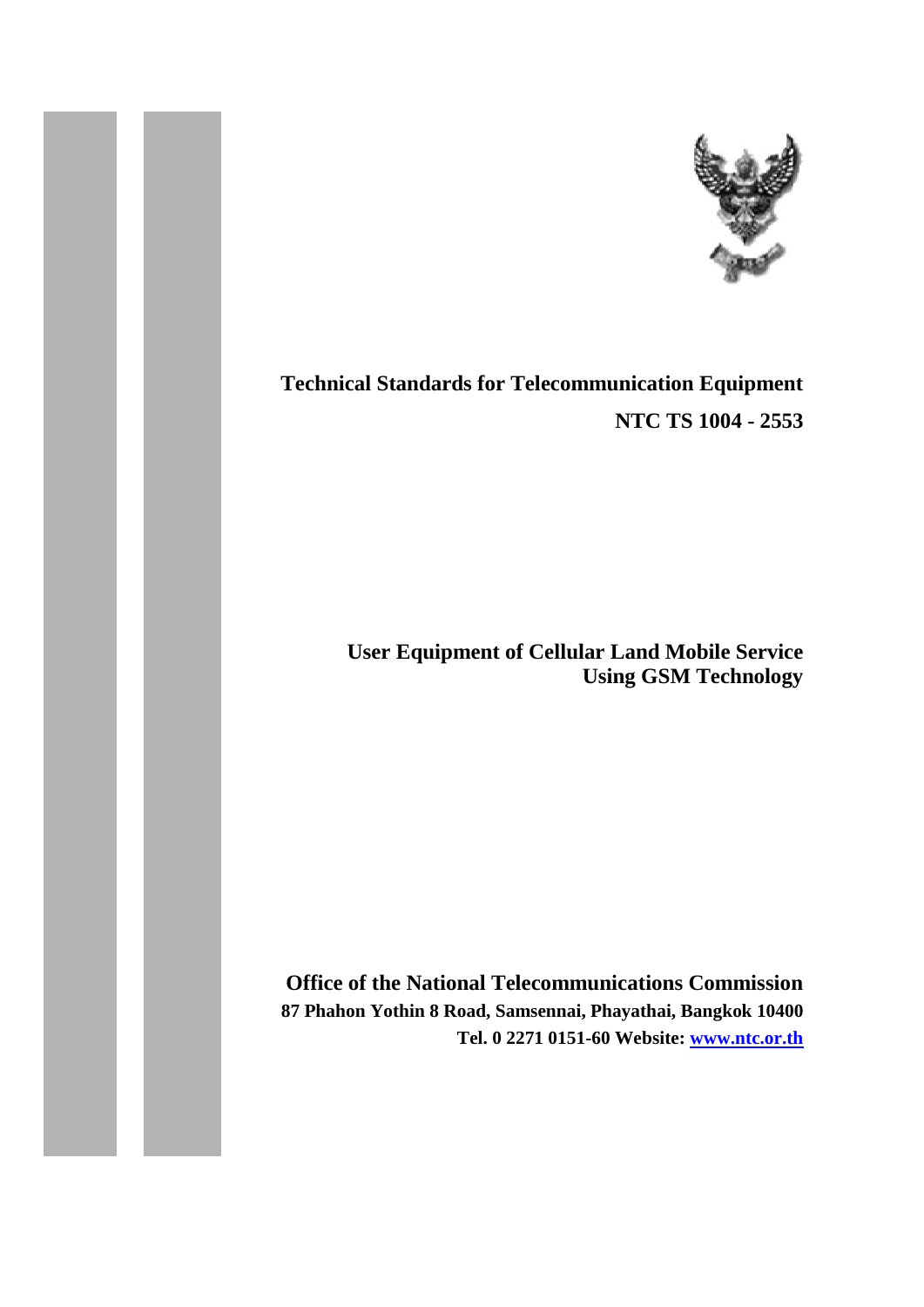## **Technical Standards for Telecommunication Equipment NTC TS 1004 - 2553 User Equipment of Cellular Land Mobile Service Using GSM Technology**

## **Table of Contents**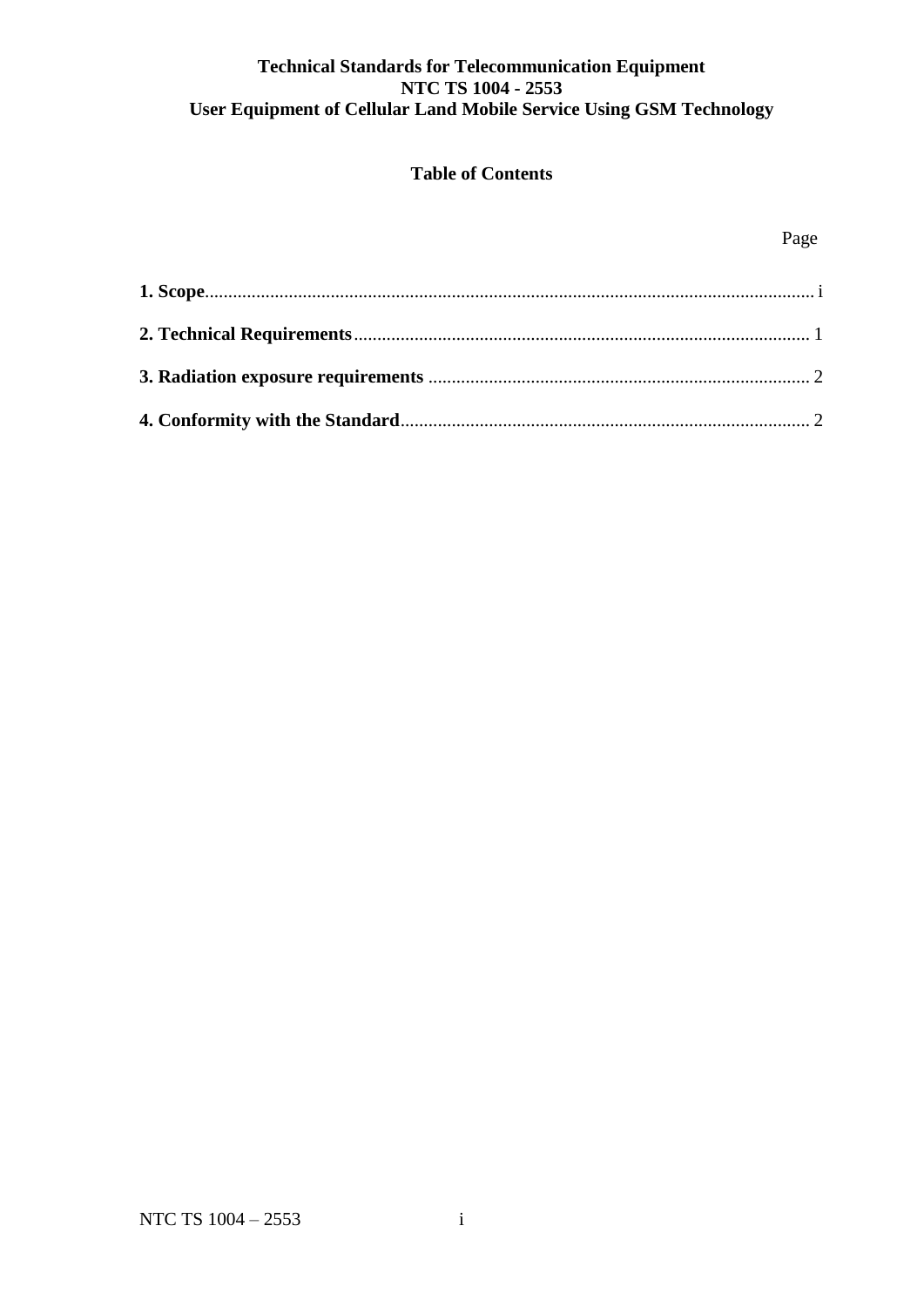## **Technical Standards for Telecommunication Equipment NTC TS 1004 - 2553 User Equipment of Cellular Land Mobile Service Using GSM Technology**

### **1. Scope**

This technical standard specifies the minimum technical characteristics for radiocommunication equipment of cellular land mobile service using Global System for Mobile Communications (GSM) technology with channel spacing of 200 kHz in the following frequency ranges:

| Type               | <b>Transmitting Frequency</b> | <b>Receiving Frequency</b> |
|--------------------|-------------------------------|----------------------------|
| <b>GSM900</b>      | $880 - 915 \text{ MHz}$       | $925 - 960$ MHz            |
| GSM1800 or DCS1800 | $1710 - 1785 \text{ MHz}$     | $1805 - 1880$ MHz          |
| GSM1900 or PCS1900 | $1850 - 1910$ MHz             | $1930 - 1990$ MHz          |

## <span id="page-4-0"></span>**2. Technical Requirements**

Technical requirements for transmitters, receivers and transceivers of user equipment of cellular land mobile service using GSM technology shall comply with any of the following standards:

|                      | 2.1 ETSI EN 300 607-1: Digital Cellular Telecommunications System (Phase 2+)  |
|----------------------|-------------------------------------------------------------------------------|
|                      | (GSM); Mobile Station (MS) Conformance Specification;                         |
|                      | Part 1: Conformance Specification (GSM 11.10-1)                               |
|                      | 2.2 ETSI TS 151 010-1: Digital Cellular Telecommunications System (Phase 2+); |
|                      | Mobile Station (MS) Conformance Specification; Part 1:                        |
|                      | Conformance Specification (3GPP TS 51.010-1)                                  |
| 2.3 ETSI EN 301 511: | Global System for Mobile Communications (GSM);                                |
|                      | Harmonized EN for mobile stations in the GSM 900 and                          |
|                      | GSM 1800 bands covering essential requirements of article                     |
|                      | 3.2 of the R&TTE directive (1999/5/EC)                                        |